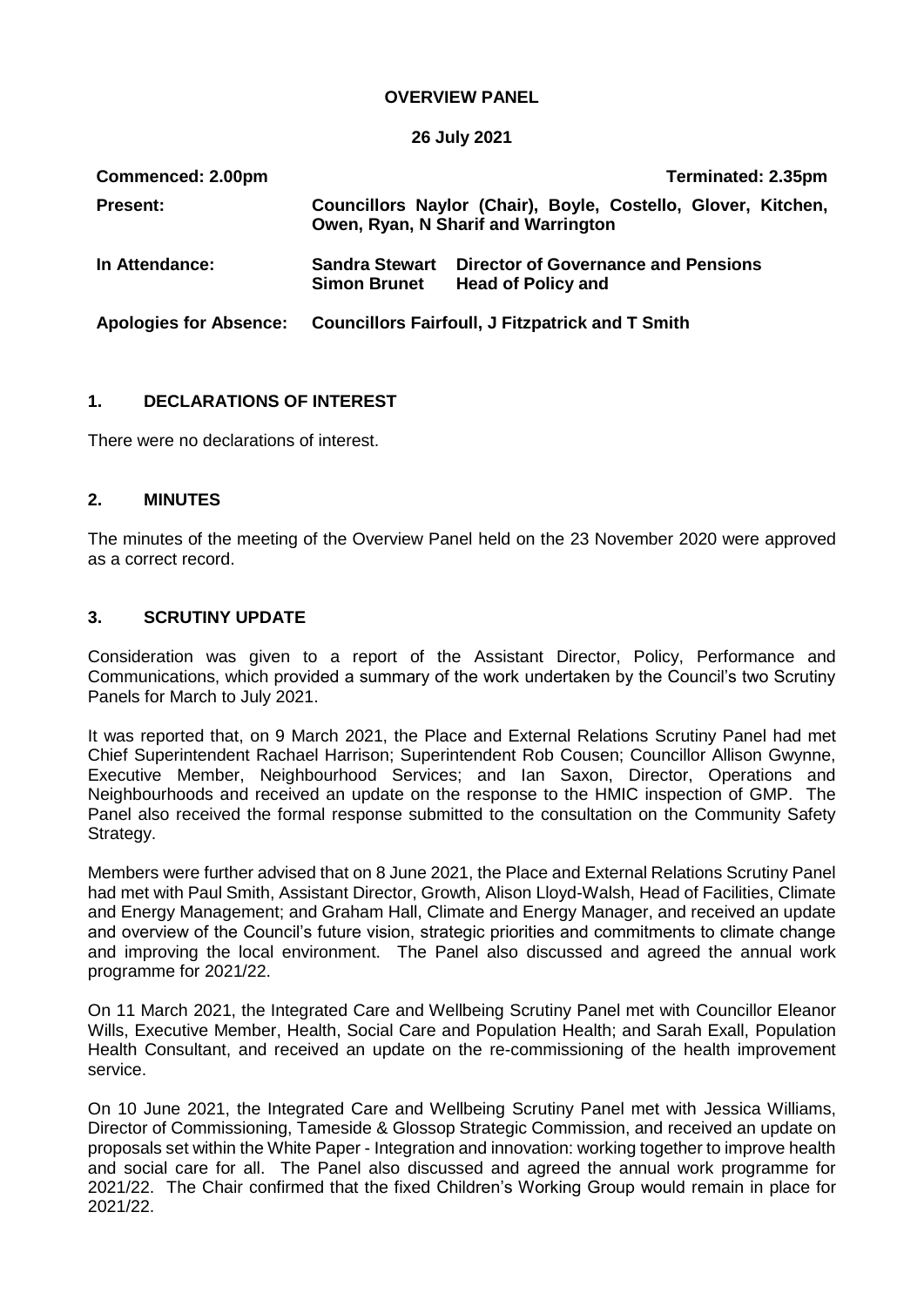In terms of Consultation and Engagement, it was explained that Scrutiny would remain suitably informed of engagement activity and open consultations at a local, regional and national level. The Integrated Care and Wellbeing Scrutiny Panel had recently submitted a formal response to the Health Improvement Service Consultation – 21 April 2021, details of which were appended to the report.

With regard to Check and Challenge, an important part of the work undertaken by Scrutiny was '*check and challenge'*. This included the review of key issues such as service changes or outcomes from inspection. Arrangements were made to ensure the appropriate Scrutiny Panel received a timely update with the option to submit a formal response based on findings.

The HMIC inspection of Greater Manchester Police took place April to June 2020. The aim of the inspection was to review the overall service provided to victims of crime in Greater Manchester. The inspection report was published in December 2020, with findings highlighting a number of areas of concern with regard to non-emergency calls unanswered, crime recording and assessing the needs and vulnerability of victims.

The Place and External Relations Scrutiny Panel requested an update from GMP at the meeting on 9 March 2021. The Panel's response to Greater Manchester Police HMICFRS Inspection – 24 March 2021, was appended to the report.

Members were advised that all Scrutiny Panel Members received a monthly update email, with the purpose of raising awareness to a variety of materials to support their role, provide access to scrutiny resources and the ongoing opportunity for Councillors to contribute and share any open consultations and engagement exercises. This would continue to include a wide variety of topic areas for consideration. The update email also included links to Greater Manchester Priorities and the work of the Combined Authority Scrutiny Panels. The email provided a further opportunity to inform Members how the work of scrutiny was shared and reported within the Council. The most recent updates were sent in March and July 2021, copies of which were appended to the report.

# **RESOLVED**

# **That the content of the report be noted.**

# **4. SCRUTINY ANNUAL WORK PROGRAMMES**

The Assistant Director, Policy, Performance and Communications submitted a report outlining the programmes and planned activities of the Scrutiny Panels.

It was explained that the annual work programmes had been developed to reflect priority issues across the Council, Strategic Commission and external partners. Work would continue to improve the flexibility, responsiveness and reporting methods of all scrutiny activity undertaken during 2021/22. Discussion from the panel meetings held in June 2021 had directly informed the list of topics and planned updates 'check and challenge', for the year ahead

It was reported that in June 2021 all Scrutiny Panel Members were provided with the opportunity to comment and contribute to the list of topics to be included in the work programmes. Scrutiny activity would continue to be undertaken outside of the formal meetings and through working groups, with all findings and recommendations presented to the full panel for comment and approval. This flexibility allowed responsive and timely work to be undertaken, creating an enhanced opportunity to both influence and inform the impact of decisions. It was also necessary to monitor and evaluate outcomes from past activity and to review the implementation of recommendations. Where deemed appropriate, the wider development of scrutiny may include project support and service development work undertaken at the request of the Executive as a critical friend.

With regard to planned activity, in order to prevent delay, Scrutiny Panels received a substantive update at the June meetings, as follows: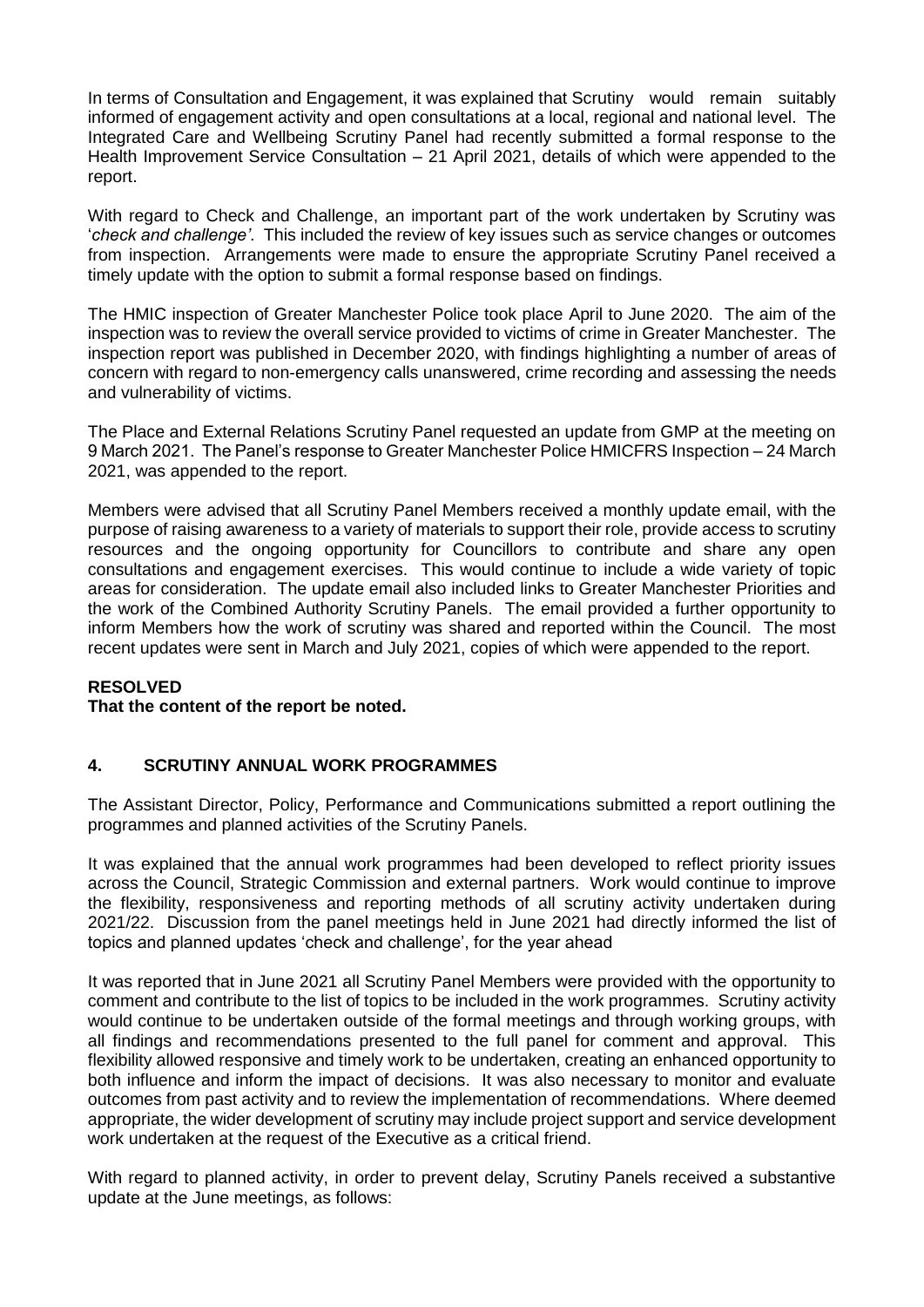# **Place and External Relations Scrutiny Panel – 8 June 2021**

• Climate Change and Improving the Local Environment

# **Integrated Care and Wellbeing Scrutiny Panel – 10 June 2021**

• Health and Care Bill

The Scrutiny Panels would carry out in-depth activity and reviews through working groups, for which Scrutiny Chairs would aim to ensure that two reviews were running concurrently for each panel with topics selected from the annual work programme.

Members received a detailed outline of the Annual Work Programme from 2021-2023 for the Integrated Care and Wellbeing Scrutiny Panel and Place and External Relations Scrutiny Panel. Follow-up on past activity and Cross Panel areas were highlighted.

It was agreed at the Integrated Care and Wellbeing Scrutiny Panel meeting on 10 June 2021 that the fixed Children's Working Group would remain in place for 2021/22. The group would continue to include co-opted young people and adults.

# **RESOLVED**

**That the content of the work programmes and planned activity of the Scrutiny Panels be noted.**

# **5. PERFORMANCE SCORECARDS**

A report was submitted by the Assistant Director, Policy, Performance and Communications, giving details of the Corporate Plan scorecard, as attached to the report, which provided evidence to demonstrate progress towards the achievement of the Corporate Plan and improving the services provided to residents, businesses and key stakeholders within the locality.

It was explained that, supporting the corporate scorecards were thematic scorecards which were monitored by services to inform their ongoing delivery and improvement work. The thematic scorecards were:

- Corporate
- Health and care (incl. adult care)
- Children and family
- Inclusive economic growth (incl. planning and transport)
- Community and culture
- Environment and place

It was noted that the Corporate Plan scorecard would be reported on a regular basis to the Overview Panel and the Strategic Commissioning Board / Executive Cabinet, and then subsequently to the two Scrutiny Panels to inform their work programmes.

# **RESOLVED**

**That the content of the scorecard, as attached to the report be noted and reported on a regular basis to the Overview Panel and the two Scrutiny Panels – Place and External Relations; and Integrated Care and Wellbeing – to inform their work programmes.**

# **6. ENGAGEMENT UPDATE**

Consideration was given to a report of the Assistant Director, Policy, Performance and Communications providing an update on the delivery of engagement and consultation activity in 2020/21.

It was explained that much of the Engagement work had been undertaken jointly, coordinated through the Tameside and Glossop Partnership Engagement Network (PEN) – by NHS Tameside